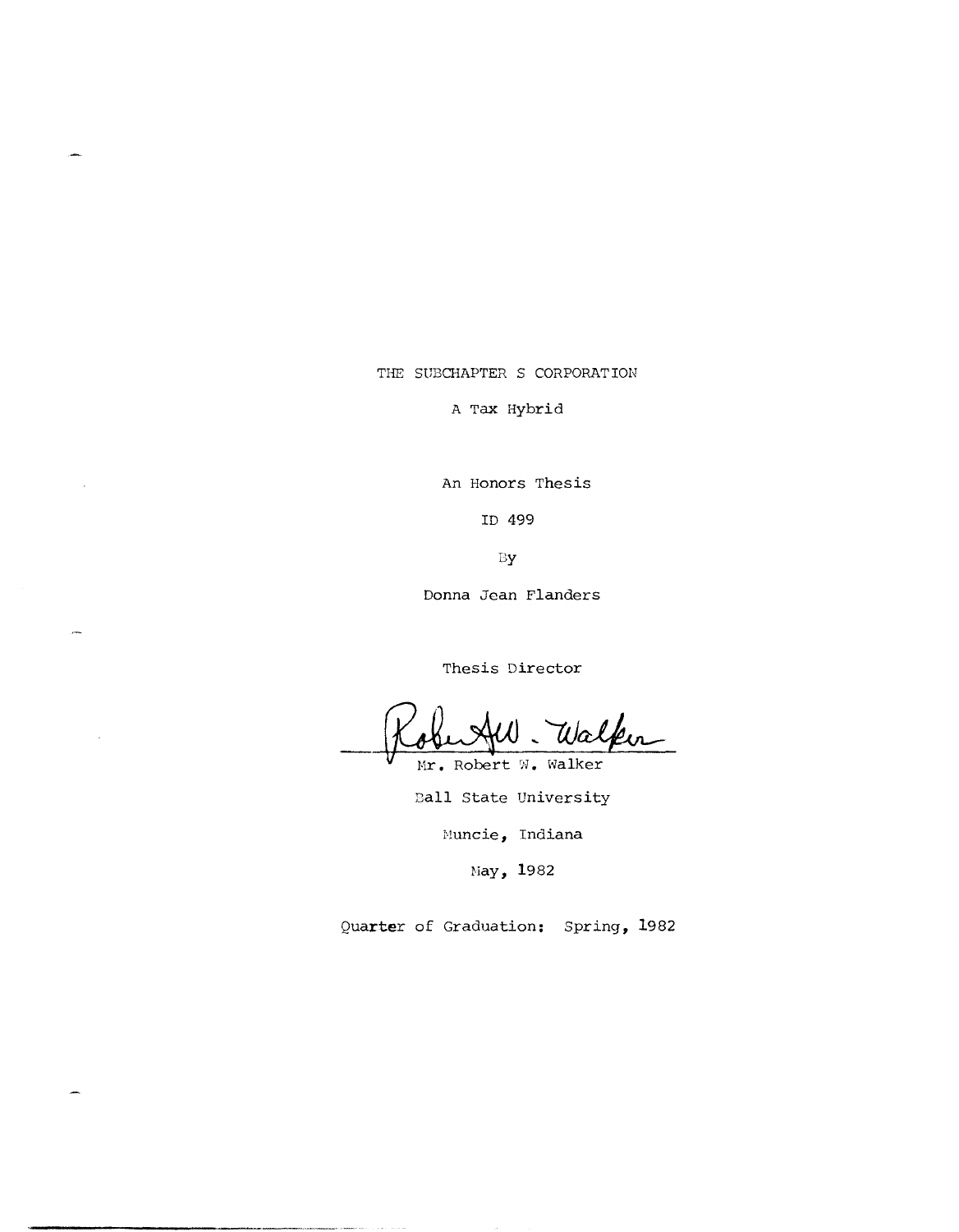# TABLE OF CONTENTS

.F5?

 $\sim 10^{11}$ 

÷

 $\overline{\phantom{a}}$ 

للعبر

 $\begin{aligned} \mathcal{L}^{(1)}_{\text{max}} & = \mathcal{N} \left( \begin{smallmatrix} 1 \\ 1 \\ 1 \\ 1 \end{smallmatrix} \right) \end{aligned}$ 

--------------------------------.

| Eligibility Requirements for Subchapter S Status. 2               |  |  |
|-------------------------------------------------------------------|--|--|
|                                                                   |  |  |
| Termination of Subchapter S Election. 7                           |  |  |
| Taxation and Distribution of Subchapter S Corporation's Income. 8 |  |  |
| Disadvantages of the Subchapter S Election. 13                    |  |  |
| Advantages of the Subchapter S Election 15                        |  |  |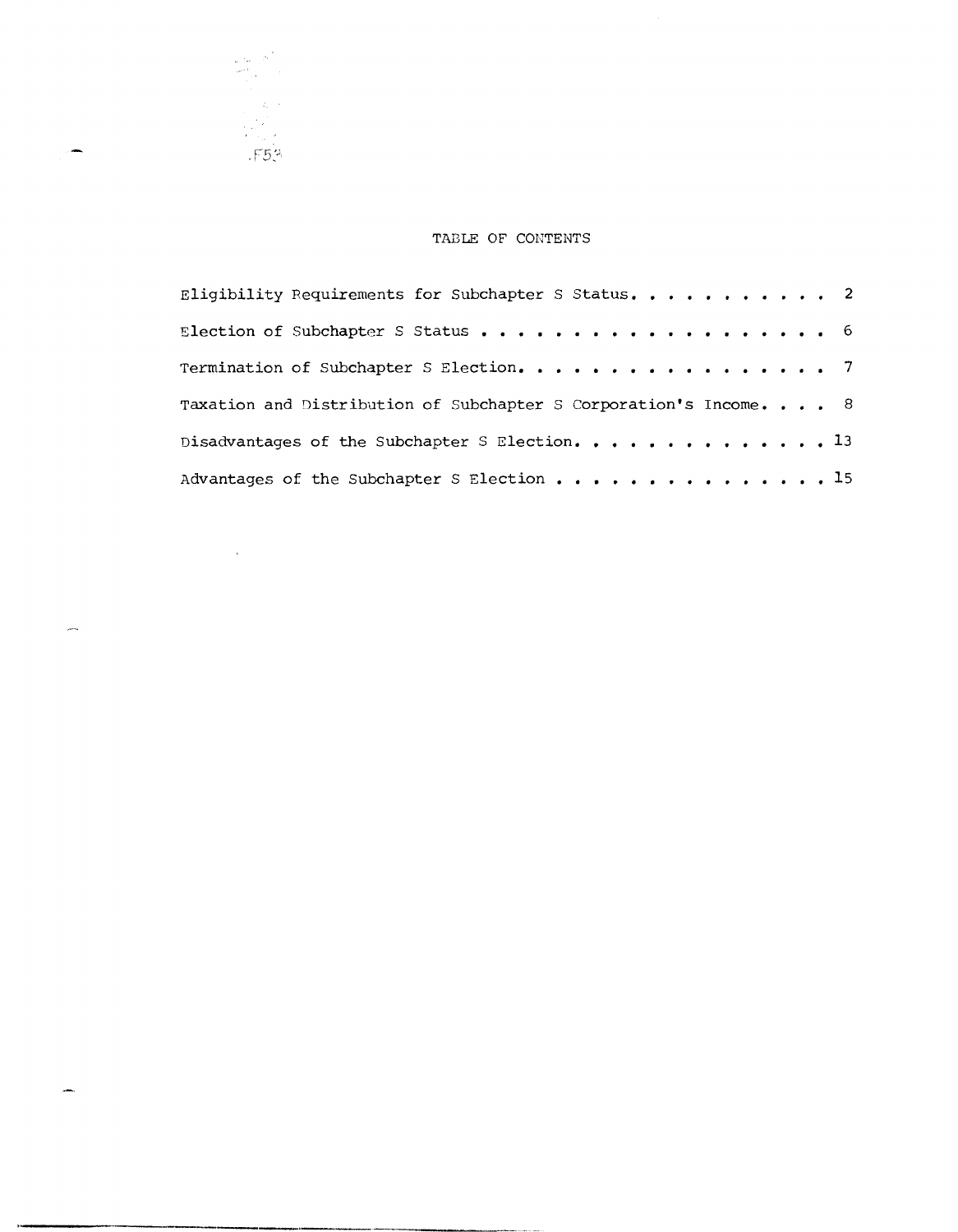The 16th Amendment to the Constitution, ratified in 1913, permitted taxation of income "from whatever source derived." The related Revenue Act of 1913 imposed a tax on all corporate income at a rate of 1 percent. This Act also levied a "progressive" tax on individual income of 1 percent of taxable income in excess of \$3,000 up to 7 percent of taxable income in excess of  $$500,000$ .<sup>1</sup> These measures created the necessity of considering the effects of taxation when selecting the form for a business enterprise.

A corporation is often a preferred form of business enterprise in that it is considered a legal entity with free transferability of shares, limited liability, perpetuity of existence, and centralization of the management functions. The major drawback to the corporate form of enterprise is the fact that the corporation is taxed on its earnings, and the individual shareholder is also taxed when these earnings are distributed to him, resulting in double taxation of earnings.

To help stimulate small businesses, encourage investment in new ventures which are either small or have prospects of large initial losses, and lessen the importance of taxation in selecting the form of business, the Congress passed and President Eisenhower siqned the Technical Amendments Act of 1958, which contained the Subchapter S provision, now incorporated as Sections 1371-1379 of the Internal Revenue Code. This provision allowed certain "small business" corporations to be taxed in a way similar to partnerships, but considered in every other way a corporation. The corporation elects not to pay tax on its earnings,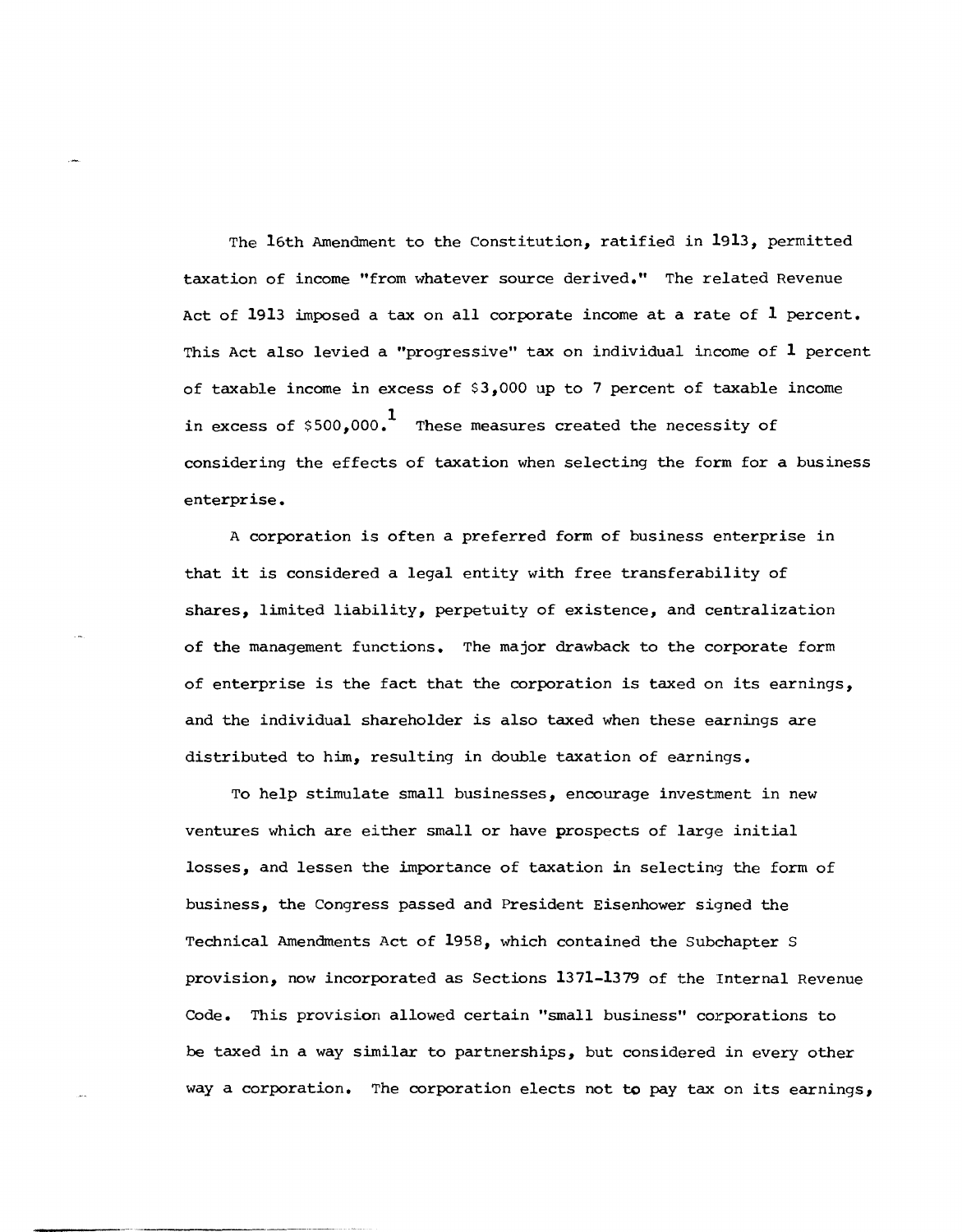rather, allowing the burden of paying taxes fall directly upon its shareholders for the entire amount of its earnings, whether or not distributed to them.

Today, one of every nine corporations files income tax returns under a Subchapter S election, less than one half of the number of corporations eligible to do so.<sup>2</sup> With recent changes in the law, many more corporations have become eligible for the status, and several additional corporations are expected to elect Subchapter S corporation status.

It is the intent of this paper to discuss the eligibility requirements for Subchapter S corporation status and reasons for past changes in them, explain how election of such status is made, how termination of such election occurs, and the effects of such election on the taxation of corporate income. This paper will also identify the disadvantages and advantages of Subchapter S corporation status for business enterprises.

## Eligibility Requirements for Subchapter S Status

To be qualified to elect Subchapter S status, a corporation must be a domestic corporation which is not a member of an affiliated group eligible to file a consolidated tax return with any other corporation. In order to be permitted to file a consolidated tax return, 80 percent or more of each corporation in the group, except the parent, must be owned by other corporations within the group. Owning stock in another corporation that has not begun business during the taxable year and has no taxable income for the year, however, does not disqualify the parent corporation from electing Subchapter S status.<sup>3</sup>

The corporation may not have more than 25 shareholders during taxable years beginning after December 31, 1981. For taxable years beginning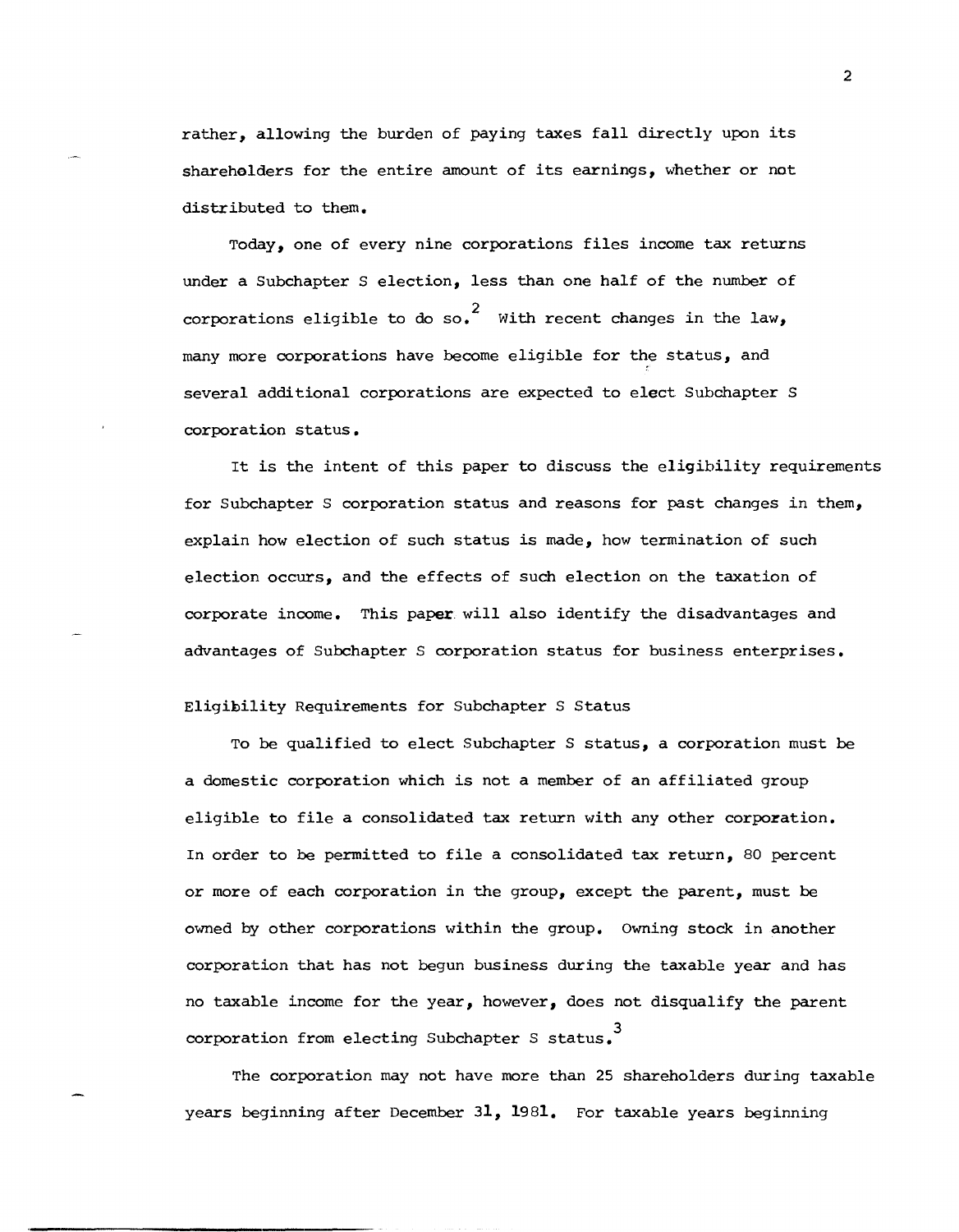before 1982 and after December 31, 1978, the business could not have more than 15 shareholders. For tax years starting after 1976 and before 1979, the corporation could have up to 15 shareholders if the corporation had had Subchapter S status for a period of at least five consecutive years, and if during this period the number of shareholders exceeded 10 but not 15, solely by the reason of additional shareholders who acquired their stock through inheritance, the additional shareholders may equal the number by which the inheriting stockholders caused the total number of stockholders to exceed 10. Prior to 1977, the number of stockholders of a Subchapter S corporation could never exceed  $10<sup>4</sup>$ 

For purposes of determining the number of shareholders, ownership by more than one person as joint tenants, tenants in common, or tenants in the entirety counts as ownership by one person. Husband and wife are always counted as one shareholder, regardless of the type of ownership. This removes the discrimination against corporations with shareholders in community property states where a married shareholder counted as two shareholders, since the spouse, by state law, ovmed one half of the stock.

The limit of ten stockholders was originally set for administrative simplicity and to limit benefits to mainly small, family-owned-and-operated businesses. Because of the complex rules of the shareholders paying tax on the corporation's income, the Department of the Treasury wanted experience in dealing with such corporations on a small, relatively simple scale. The exception of allowing up to 15 shareholders when it was the result of inheritance was made to facilitate estate planning and make the continuance of the Subchapter S election easier after the death of a shareholder. These limits, however, proved to be unnecessarily strict and constituted a barrier to the financing of some ventures and the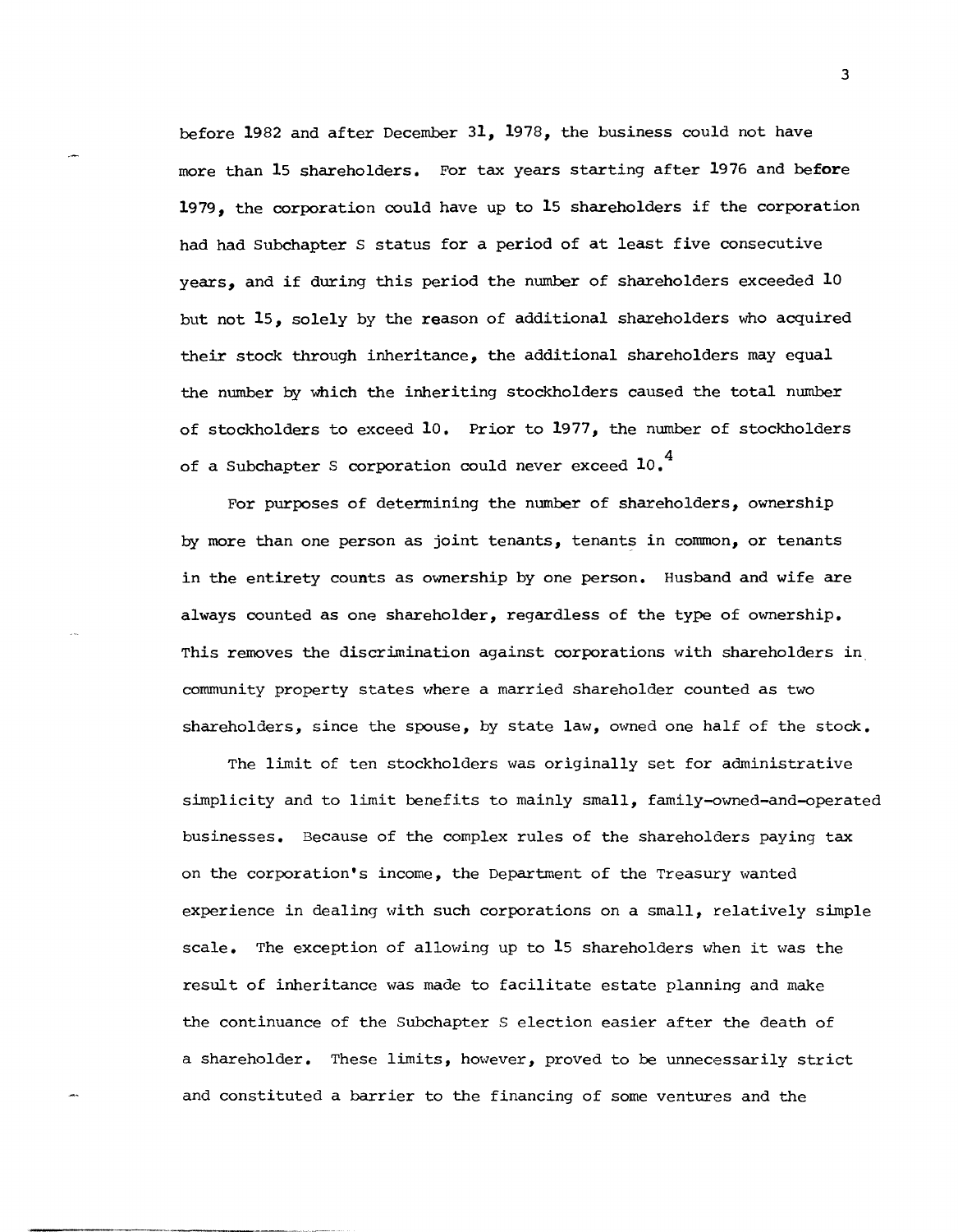inclusion of some investors in other ventures. With inflation, it became difficult to obtain all of the necessary capital from the owner-operators. By increasing the limit to 15 shareholders for all Subchapter S corporations, Congress increased the opportunity for financing by people other than the operators, sources such as family and friends. With the increase of the limit to 25 shareholders in the Economic Recovery Act of 1981, more outside financing sources may be used to finance a business' ever growing need for capital, and thus encourage greater use of this form of business entity by eligible corporations.

Note, that while there is a limit on the number of shareholders, there is no limit on the total amount of equity or assets. Thus, large as well as small corporations may qualify as Subchapter S corporations as long as they meet the limit on the number of stockholders.

All shareholders of a Subchapter S corporation must be either individuals, decedents' estates (but not a bankrupt individual's estate), a qualified Subchapter S trust for taxable years beginninq after December 31, 1981, or, for tax years beginning after 1976, a grantor trust, if the grantor owns the trust for tax purposes and is an individual citizen or united States resident, a voting trust, or any trust that receives stock pursuant to the terms of a will, but only for a 60-day period beginning on the day which the stock was transferred to it.

A qualified Subchapter S trust is a simple trust which owns stock in one or more Subchapter S corporations. The terms of such trust must allow only one income beneficiary at a time, who is a citizen or resident of the united States. All of the income of a qualifed Subchapter S trust must be distributed currently to such beneficiary and the corpus, if distributed during the term of the trust, must be distributed only to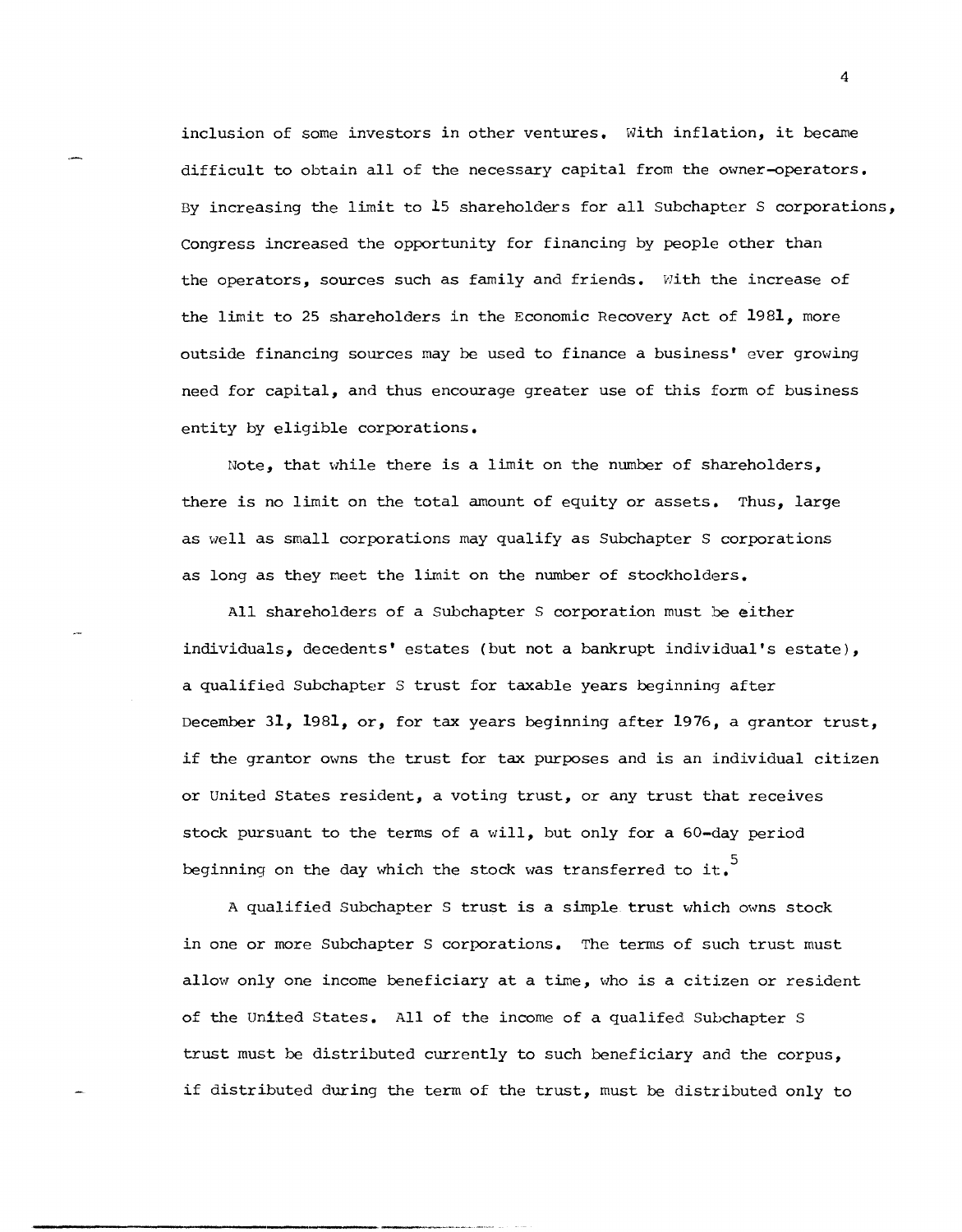such beneficiary. Each income interest terminates on the earlier of the death of the income beneficiary or on the termination of the trust. If the trust terminates during the life of an income beneficiary, the trust must distribute all of its assets to such beneficiary. The beneficiary must elect to have the Subchapter S trust rules apply, and each election must be made separately for each Subchapter S corporation in which the trust has stock, and separate election by each subsequent income beneficiary is required. The beneficiary is treated as the owner of the stock.<sup>6</sup>

A grantor trust after the grantor's death remains eligible as a stockholder for a two-year period if the entire trust is included in the estate. If it is not entirely included, it only remains eligible for a 60-day period following the grantor's death.

A voting trust is a trust that is created primarily to exercise the voting power of the stock transferred to it. For purposes of determining the number of shareholders, each trust beneficiary counts as one shareholder.<sup>8</sup>

No stockholder of a Subchapter S corporation may be a nonresident alien.<sup>9</sup>

In order to be eligible, a corporation may only have one class of stock.<sup>10</sup> This rule was made to eliminate the difficulties of allocating income to different classes of stock. In order to be considered as having only one class of stock, all stock must have equal rights, including voting rights.

The corporation may not receive more than 20 percent of its gross receipts from interest, dividends, rents, royalties, annulties, and gains from the sale or exchange of securities. Gross receipts from the sale or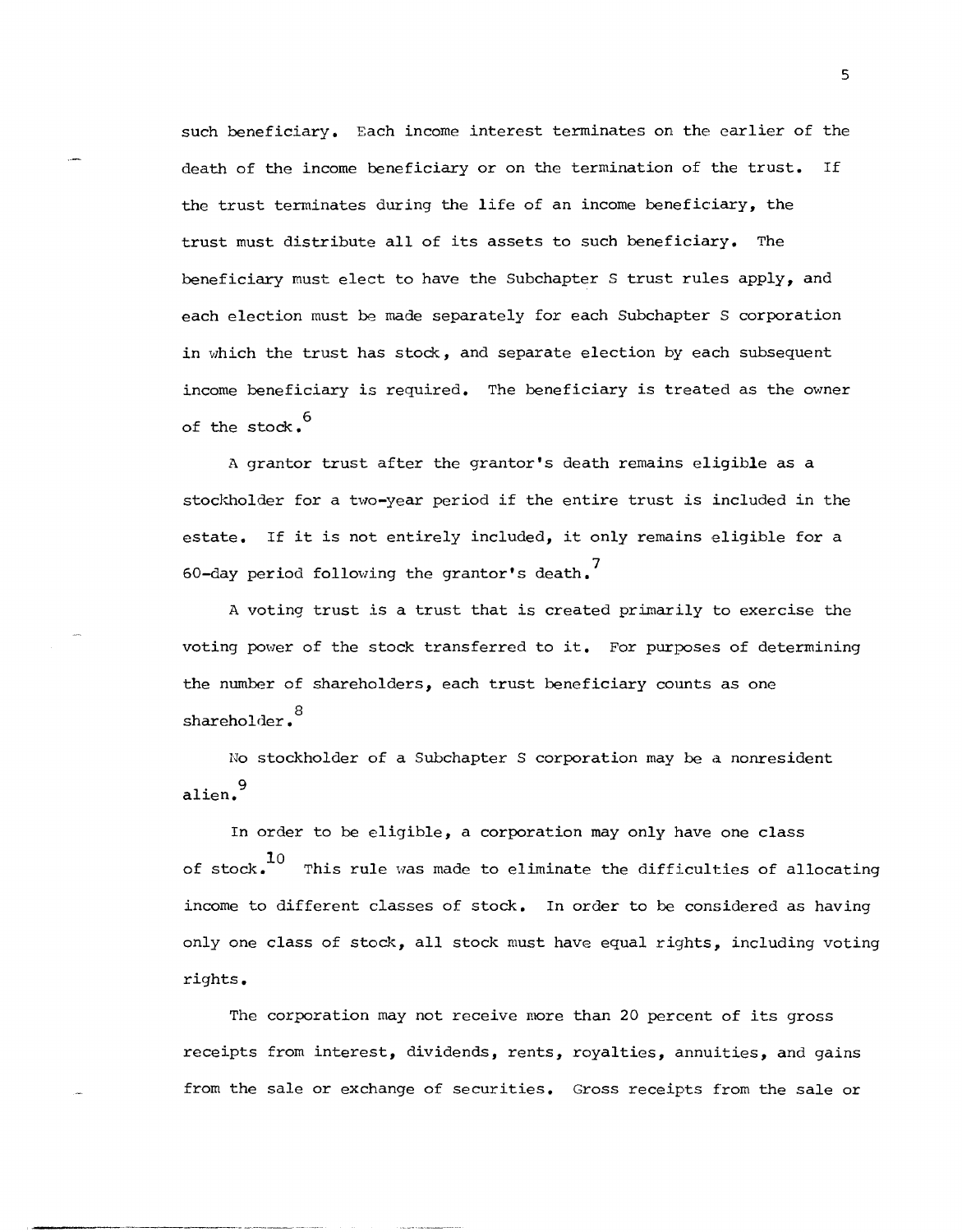exchange of stock or securities do not include amounts received as payments in exchange for stock in the liquidation of a corporation more than 50 percent owned (each class of stock) by the electing corporation. A gain from the sale of real estate is not subject to the 20 percent limit. "Gross receipts" is the total gross amount received or accrued under the corporation's accounting method. The limit on passive income is not applicable if "passive" investment income is less than \$3,000 and it is during the corporation's first two years of business.<sup>11</sup>

The limit on passive income was meant to prevent election of Subchapter S status by personal holding companies. The exception for companies during their first two years of business is intended to keep a new corporation from losing its special election at the very beginning of its existence.

The final eligibility requirement is that the corporation may not receive more than 80 percent of its gross receipts from sources outside the United States.<sup>12</sup>

## Election of Subchapter S Status

Election of Subchapter S status is accomplished by the unanimous consent of shareholders of record on the day election is made. The election is made on Form 2553 which is then signed by an officer authorized to sign the Small Business Corporation tax return. Each shareholder must sign an individual statement of consent and Form 2553 must be filed.<sup>13</sup>

In order for the election to be effective for a given taxable year, the election must be made at any time during the preceding year or at some time during the first 75 days of the given taxable year. Once the election is made, it is effective for the taxable year of the corporation

---\_.\_-----\_. \_.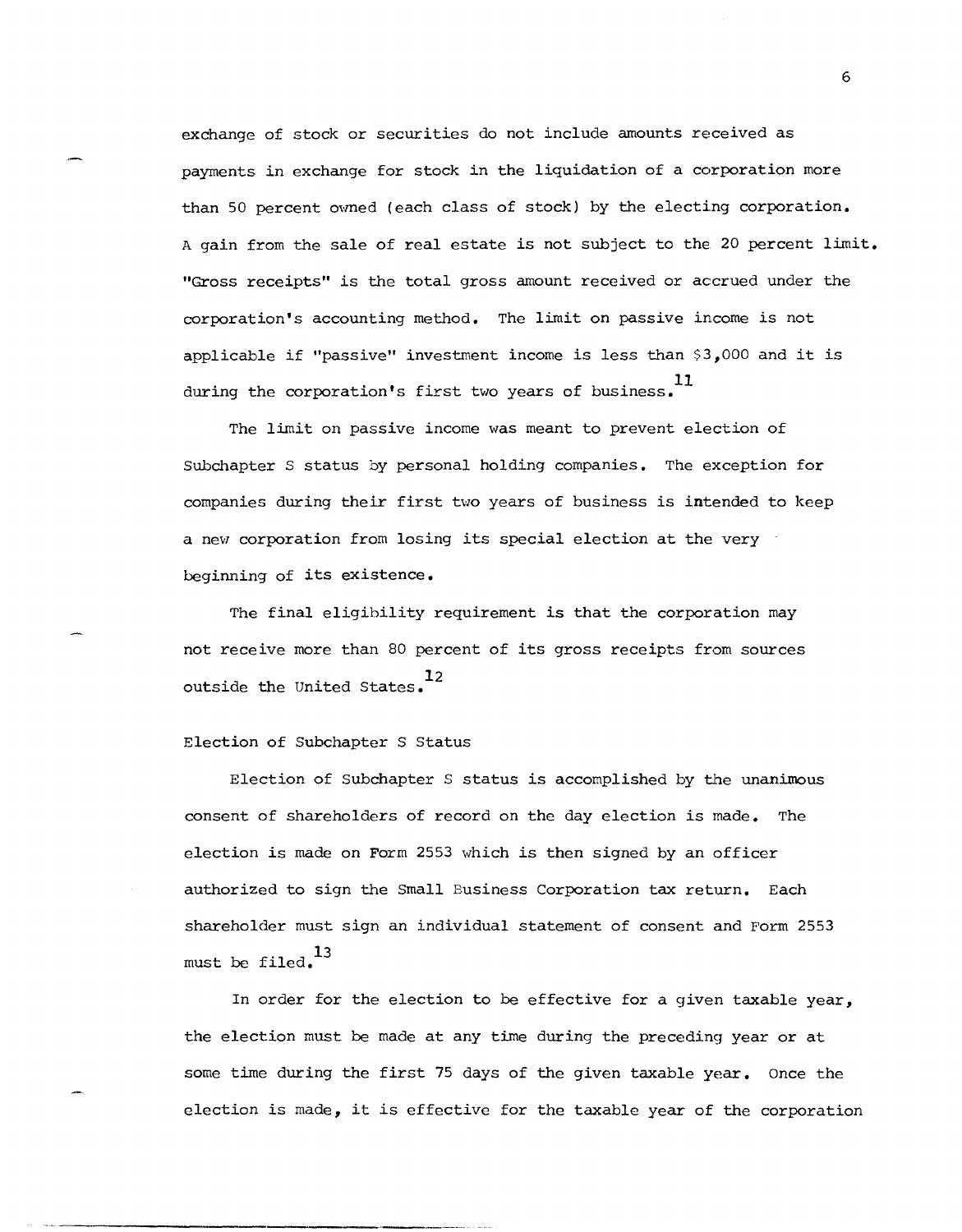for which it was made and for all succeeding years, unless it is terminated. As long as a corporation has a valid Subchapter S election, it is not subject to corporate income tax. It still must, however, file a return, Form 1120S, annually showing income deductions, shareholder information, and distributions made to shareholders.  $^{14}$ 

If the corporation has property subject to investment tax credit recapture at the time of election, such recapture occurs unless the shareholders and corporation file an agreement stating that the shareholders will be liable for any recapture during the period of election. The shareholders cannot, however, share in any investment tax credit carried forward or back from non-election years.<sup>15</sup>

## Termination of Subchapter S Election

Termination of the Subchapter S status may occur in a variety of ways. While the actual consent of a new shareholder is not required, the new shareholder, who was not a shareholder on the day of election, may affirmatively refuse to consent to such election by the 60th day after he acquired the stock, thus terminating the election. If the new shareholder is an estate of a decedent, it must affirmatively refuse by the 60th day following the earlier of the day on which the executor or administrator qualifies, or the last day of the taxable year in which the decedent died in order for such refusal to be effective. This type of termination is effective for the taxable year in which the person becomes a shareholder, or if later, the first taxable year the election would have taken effect, and all succeeding taxable years.<sup>16</sup>

The above provision was designed to prevent the election from being lost merely due to OVersight. If the shareholder does not want the Subchapter S status, he must take action to terminate it. Otherwise, it remains in effect.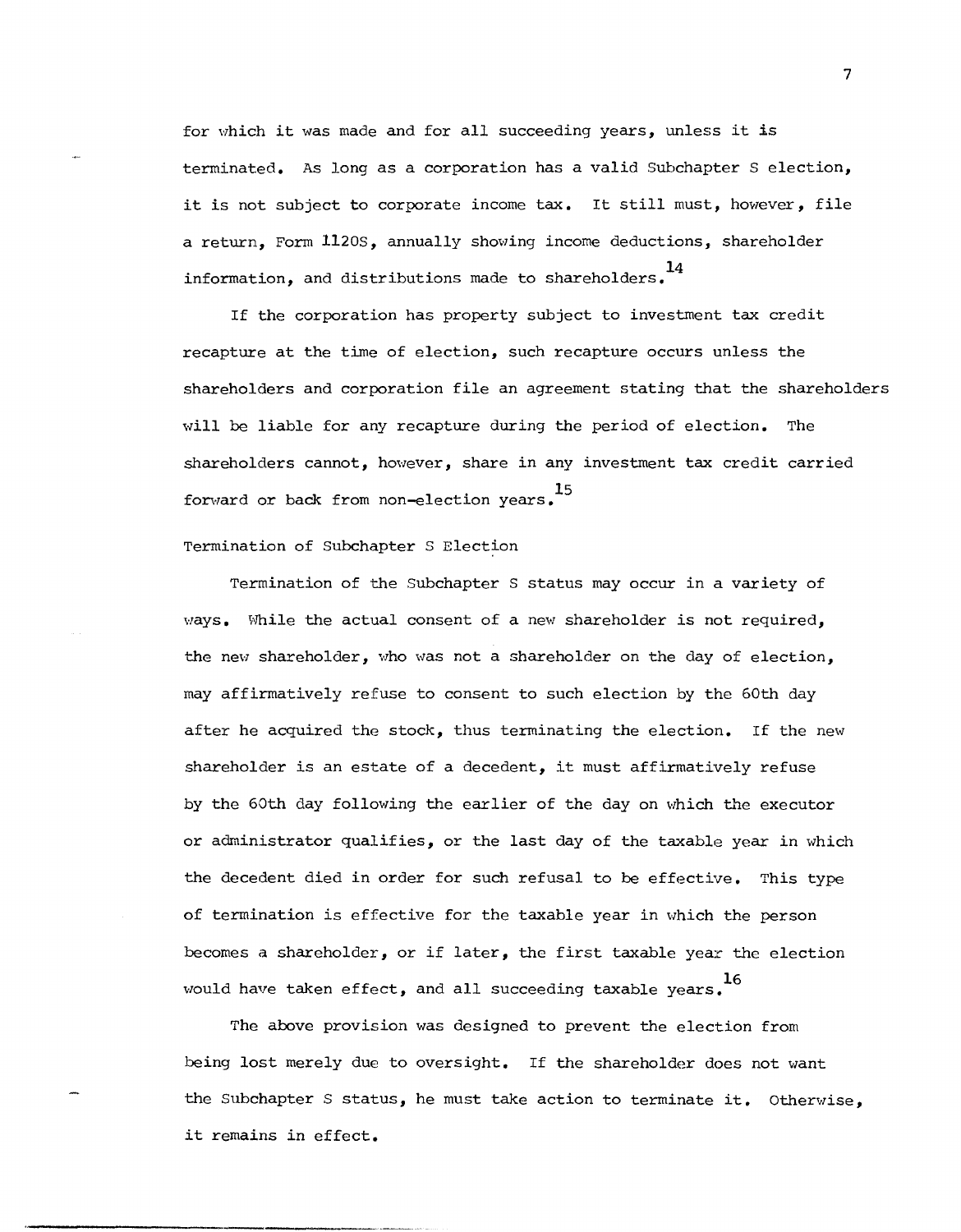The Subchapter S status may be revoked by the unanimous consent of shareholders on the day revocation is made. This termination is effective for the taxable year in which it was made, if made within the first month of the taxable year, or, if made later, for the succeeding taxable year. Once made, the termination is effective for all ensuing 17 taxable years.

The election may be terminated involuntarily by failing at any time during the taxable year to meet all of the eligibility requirements. The termination is effective for the taxable year in which the requirement was not complied with by the corporation, and all following 18 taxable years.

Once a Subchapter S corporation status has been terminated or revoked, a new election by the corporation or successor corporation cannot be made until the fifth taxable year following the year in which the termination was effective, unless the expressed consent of the Secretary of the Treasury is obtained.<sup>19</sup> This limitation on re-election was designed to prevent corporations from fluctuating back and forth on Subchapter S status to have the best of both corporate and partnership status for taxation,depending on their current income situation.

Taxation and Distribution of Subchapter S Corporation's Income

A Subchapter S corporation's income is taxed similarly to a partnership's income, but important differences are present. While the Subchapter S corporation basically acts as a conduit for income, there is no tracing of most special types of income, deductions, exclusions, and credits through to the shareholders, to make it simpler for the Treasury. Net capital gains, net operating losses, and the investment tax credit do, however, flow through to the shareholder.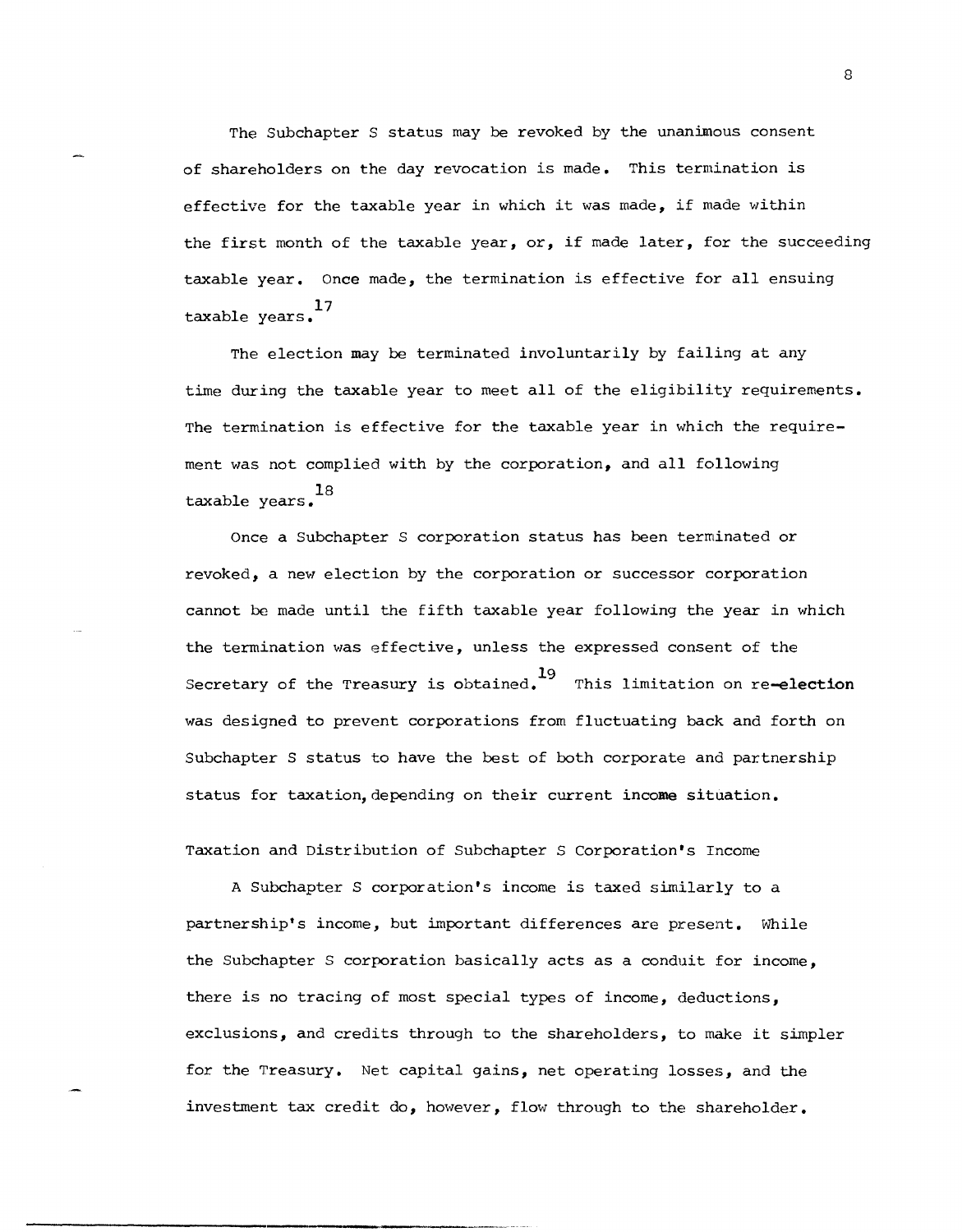Current income distributed in the form of money is taxable to the shareholder in the year of receipt. These dividends do not qualify for the dividend exclusion, nor do they qualify for consideration in the calculation of the credit for the elderly. Dividends paid from net long-term capital gains retain their status in the hands of the stockholder.<sup>20</sup>

Undistributed taxable income is taxable income minus the sum of capital gain taxes paid by the corporation, the amount of any minimum tax paid on tax preference items, and the amount of money distributed out of current earnings and profits. This amount is taxed as if it were a dividend distributed to each shareholder on the last day of the taxable year in his porportionate share. This increases the shareholder's basis in his stock by such amount. Taxable income is determined without regard to any net operating loss deduction or the dividends received exclusion.<sup>21</sup>

Money distributions (to entities who were shareholders at the close of the prior year) during the first two and one half months following the end of the taxable year are considered distributions of previously taxed income to the extent of the prior year's undistributed taxable income. Therefore, such distributions are not taxed at that time to the shareholder, since the earnings were taxed as undistributed taxable income. These distributions are not considered dividends and, ergo, do not reduce the current year's undistributed taxable income for shareholders. This distribution reduces the stockholder's basis, if such basis had been increased earlier by the constructive dividend. This grace period was allowed to let the corporation determine its true earnings for the year and then distribute the income to its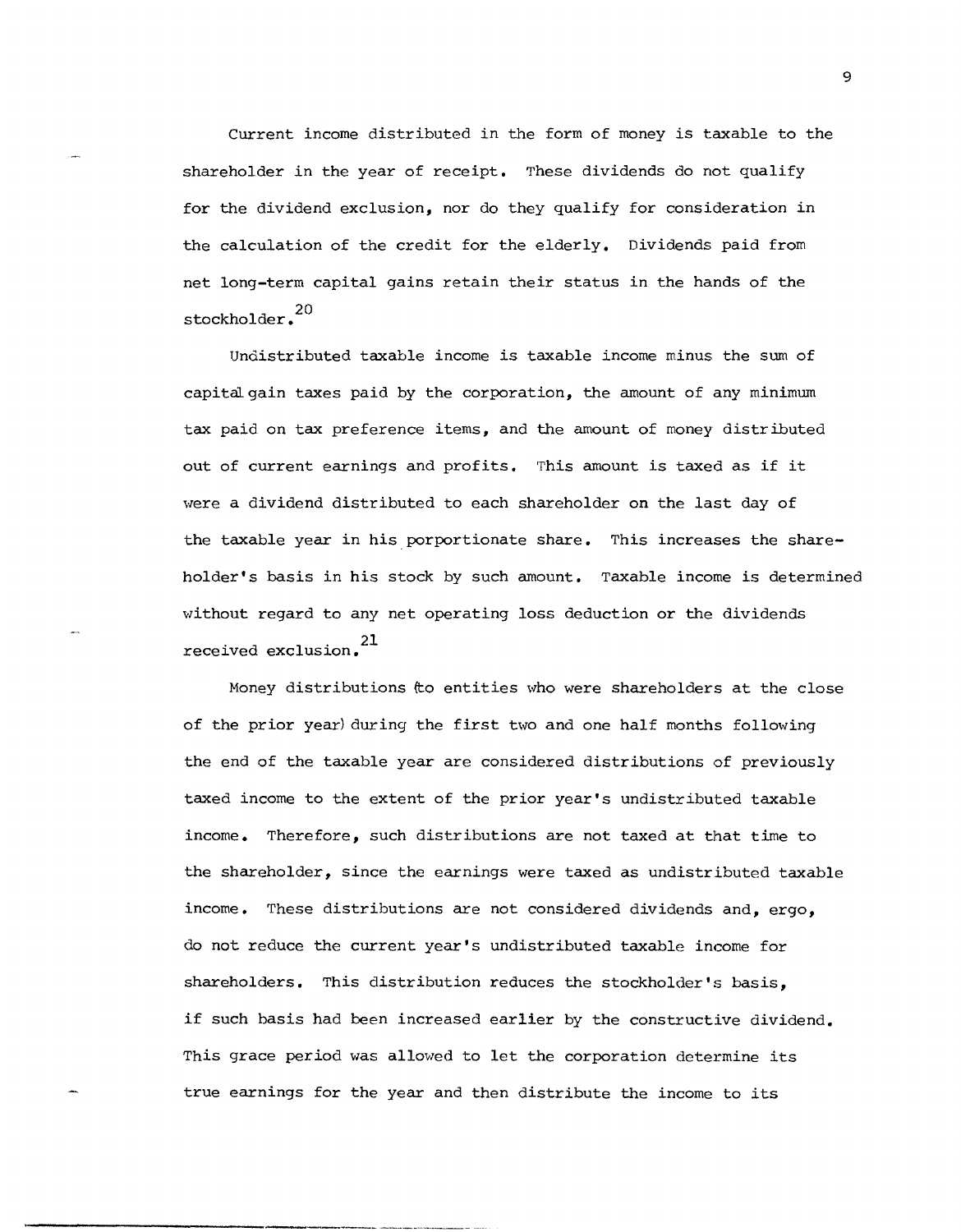shareholders. This treatment is permitted even if the Subchapter S election is not in effect in the following year. $^{22}$ 

Previously taxed income cannot be otherwise distributed unless all of the current year's earnings and profits have been paid out in cash. Any amounts paid out in excess of the current year's earnings and profits are tax-free only to the extent of the shareholder's net share of previously taxed income. Any amount in excess of the shareholder's net share are treated as dividends and are taxable if covered by accumulated earnings and profits. If not, it is considered a return of capital, taxfree up to the basis of the stock, and considered a gain on all of the renminder. A shareholder's net share of previously taxed income is equal to the sum of the amounts of undistributed taxable income included by the shareholder in his gross income for all prior taxable years under election less the sum of his allowable share of net operating losses and all amounts previously distributed as previously taxed income. <sup>23</sup>

The shareholder's right to previously taxed income is personal and cannot be sold or transferred. This right is lost only if all shares are transferred. If the election is terminated, distributions of previously taxed income, except amounts transferred under the two and one half months rule, are taxable again to the shareholder to the extent they are covered by earnings and profits.  $^{24}$ 

Net capital gains maintain their special status in the hands of the shareholder, whether or not distributed. Such net capital gain is not allowed to exceed the corporation's taxable income. The gain shall be reduced by the amount of taxes paid on the net capital gain and any taxes paid on tax preference items.<sup>25</sup>

.<br>. Mahapidi kamang mumbukan kamaling di ing ang kaleng kaleng pang pang itang mahapi ng dikagayan ng mang mang pang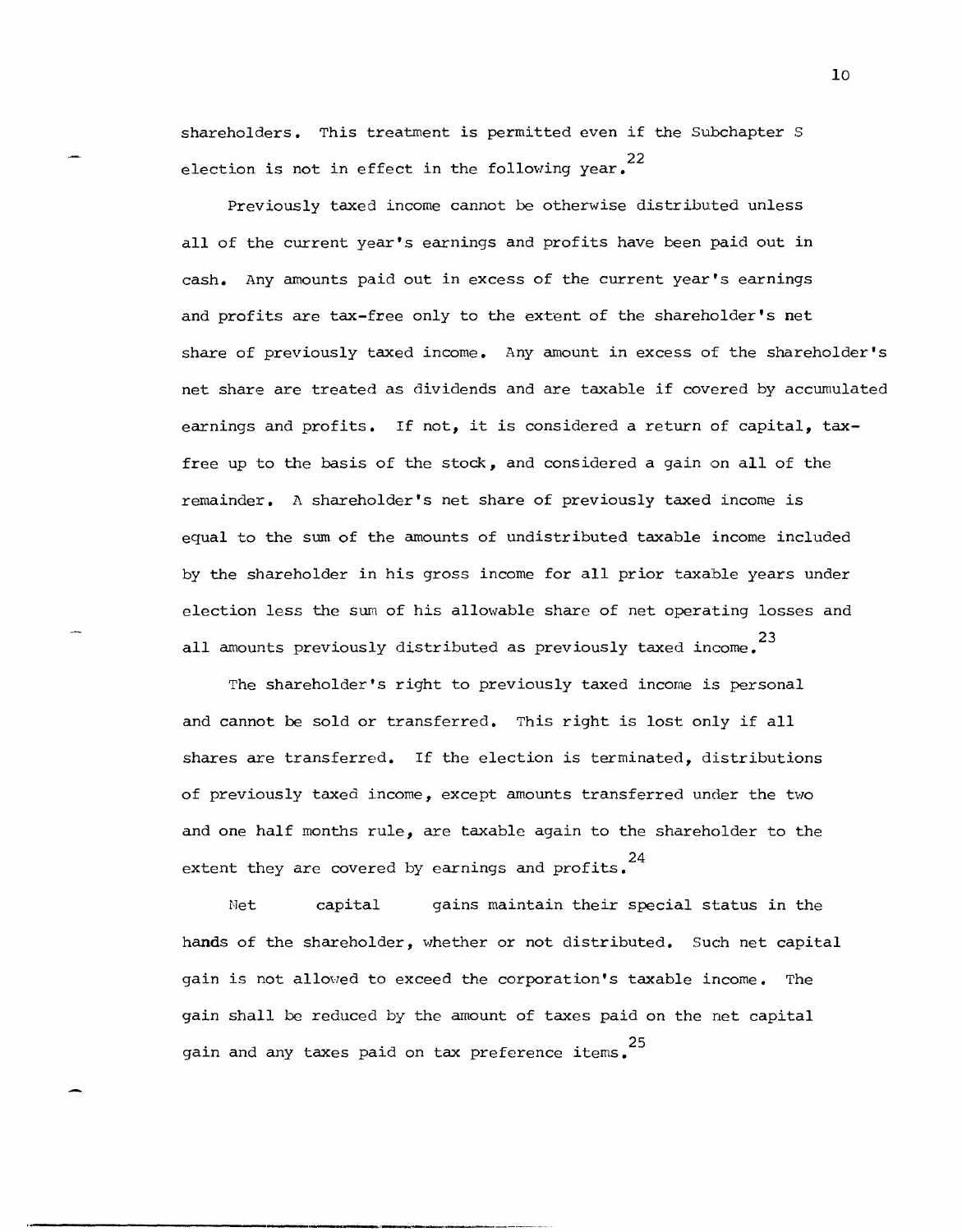The corporation must pay a tax if the net capital gain of the corporation exceeds \$25,000 and exceeds 50 percent of its taxable income for such year and such income for the corporation for the year exceeds \$25,000. The amount of the tax will be equal to the lesser of the alternative capital gains tax rate (28%) times the amount by which the net capital gain exceeds  $$25,000$  or the amount of tax payable on the capital gain if the corporation was being taxed under the normal 26 corporate rates. This tax is not imposed if the election for Subchapter S status has been in effect for the immediate three preceding years or if the corporation has been in existence for less than four taxable years and an election has been in effect for each of these taxable years. Even if the corporation need not pay capital gains tax because of the aforementioned exceptions, the capital gains tax will be imposed on a gain from property acquired from a nonelecting corporation during a 4-year period ending on the last day of the tax year the property is disposed of, and if the basis is derived from property in the hands of a nonelecting corporation during the entire period.<sup>27</sup> This imposition of tax on the corporation was to discourage a corporation from electing Subchapter S status merely as a means to pass through as a capital gain a gain on the sale of a sizeable asset and also avoid double taxation.

Net operating losses also maintain their special character in the hands of the shareholder. The deductible amount is equal to the shareholder's pro rata share of the sum of the corporation's daily net operating loss attributed on a porportional basis to the shares held by him on each day of the taxable year. Thus, it is passed through to shareholders at any time during the year. The shareholder's share of the loss may not exceed the adjusted basis of the shareholder's stock and the

----------------\_.-\_ ... \_ ....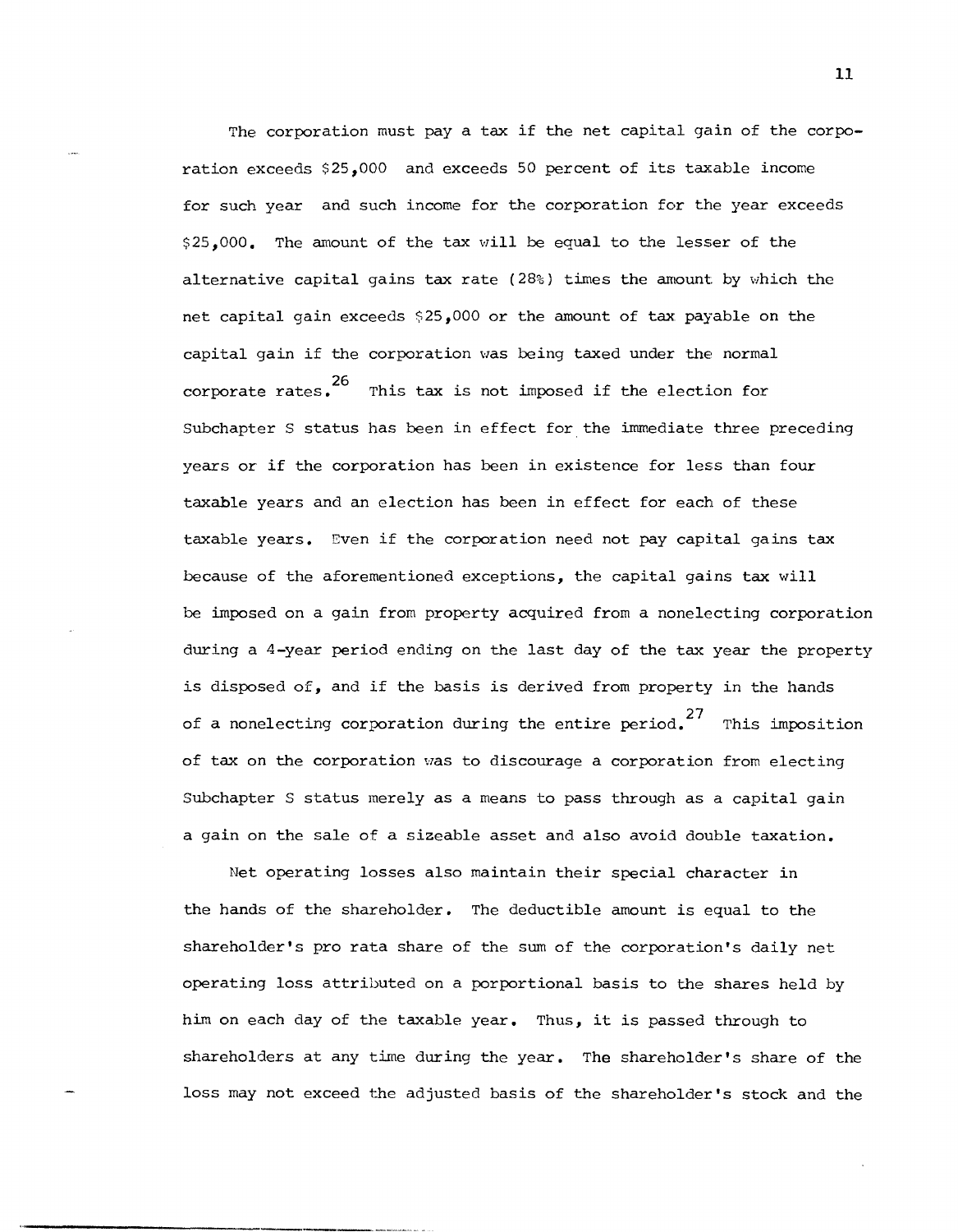adjusted basis of any indebtedness of the corporation to the shareholder. This loss will be allowed as a deduction attributable to a trade or business from the gross income of the shareholder. <sup>28</sup>

Investment tax credits resulting from acquiring equipment during the taxable year are passed through to the shareholders in their pro 29 rata share as of the last day of the taxable year.

The shareholder's basis in his stock is equal to his initial cost plus amounts of undistributed taxable income included in his gross income increased or decreased by any adjustment of such amount in any re-determination of the shareholder's tax liability. The basis is also reduced by distributions of previously taxed income and by the shareholder's pro rata share of the corporation's net operating losses as long as the basis is not reduced below zero.

The basis of indebtedness to the shareholder is reduced by the shareholder's share of the corporation's net operating loss in excess of his adjusted basis in the stock of the corporation. <sup>31</sup>

Certain special rules do apply to retirement plans of Subchapter S corporations. The plan is not qualified unless forfeitures cannot benefit a shareholder-employee who ovms more than 5 percent of the outstanding stock of the corporation at any time during the taxable year. A shareholder-employee must include in his gross income the excess of the contribution by the corporation over the lesser of **15** percent of compensation earned by him from the corporation or  $$7,500$ . This excess is not taxed when subsequently paid to the shareholder-employee. Any excess of the amounts included in gross income over the total payments received is deductible by the shareholder or his beneficiary when the payout period ends. There is no carryover allowed of the unused portion

**------------\_.\_-----**----,--- ---, ,.\_,,-\_.- ,,--\_.\_----\_.'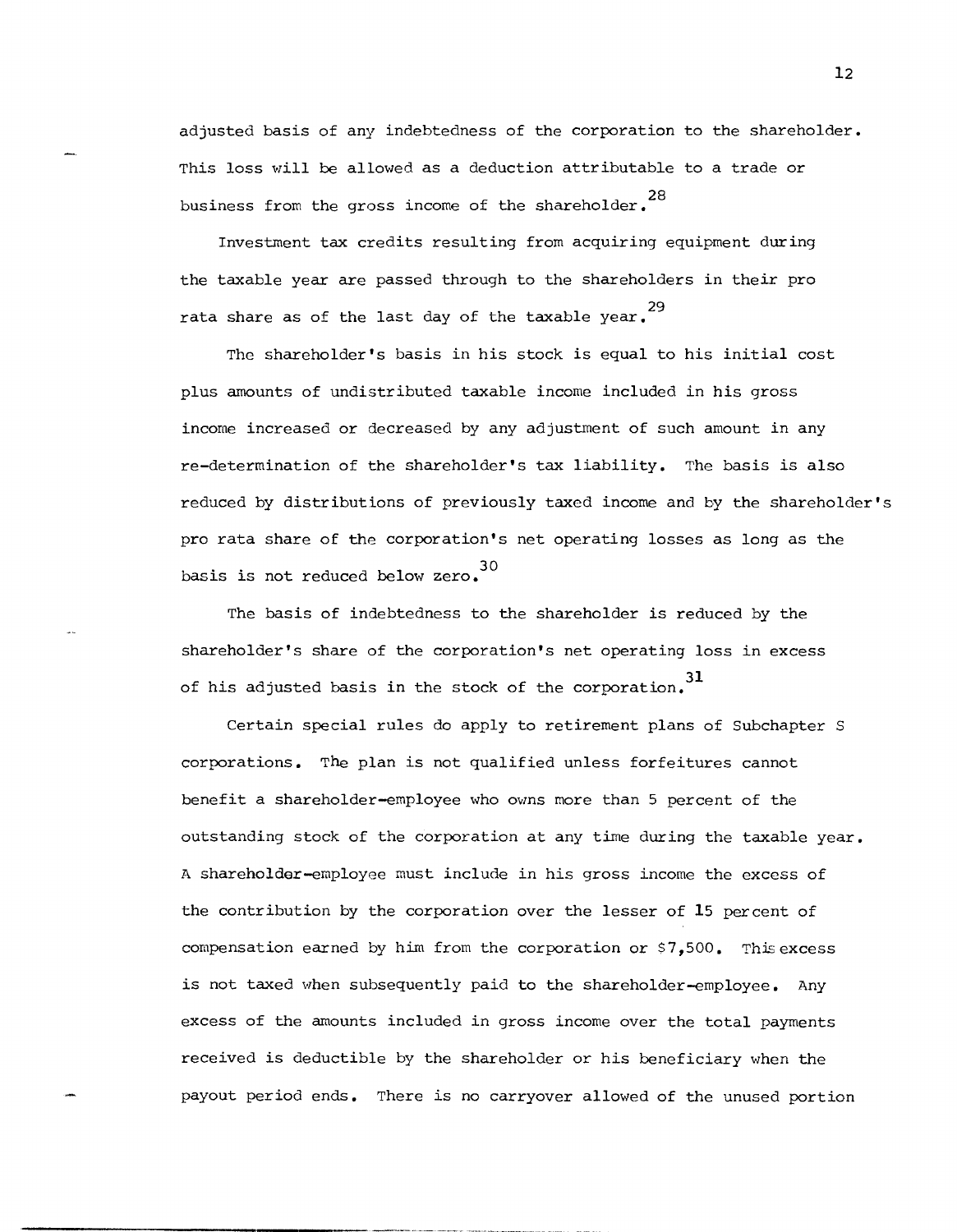of the excess of deductible contributions over the limitation to a taxable year when the electing corporation is no longer under the election.  $32$ 

Disadvantages of the Subchapter S Election

The main disadvantage of a Subchapter S election arises when the corporation earns high enough profits to cause the applicable individual tax rate to exceed the corporate tax rate. Another major disadvantage is that unlike partnerships, the Subchapter S corporation is not a true conduit; that is, special characteristics of some types of income and deductions are not retained in the hands of the stockholders. Tax-free income to the corporation, such as interest on municipal bonds and life insurance proceeds, is taxable to the shareholder. Also, the dividend exclusion for dividends received from domestic corporations is not passed through to the stockholders.

The complexity of the Subchapter S statutes poses a barrier to many corporations. For corporations that expect 'bo begin realizing profits in a short period of time and do not expect to realize sizeable losses, the expense of required advice and the difficulties experienced in trying to set up and maintain a Subchapter S election make seeking such status hard to justify. Additional complications arise when state tax laws do not recognize small business corporations for income taxation purposes, thus requiring two different types of accountinq for income tax determination. In corporations with a diverse group of stockholders, it may be very difficult to obtain unaminous consent of the stockholders necessary to elect Subchapter S status. Possible sources of capital are limited since other corporations and partnerships are not allowed as shareholders.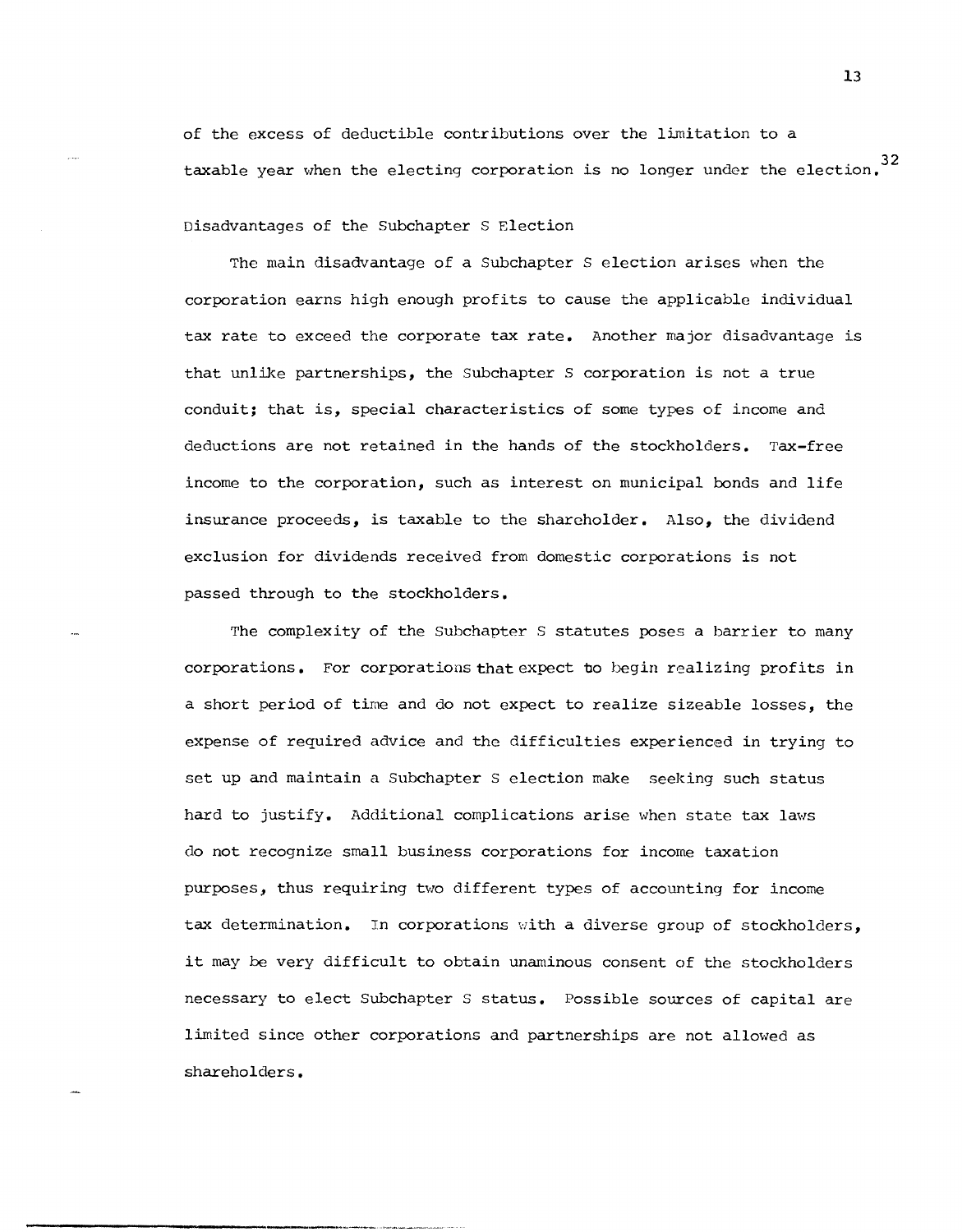While net operating losses are passed through to the shareholder, the deduction of such losses is limited to the shareholder's basis. Any amount in excess is "lost " and cannot be carried back. or carried forward. This disadvantage can be minimized by making loans to the corporation to increase the shareholder's basis during a year that a net operating loss is expected in order to ensure enough basis to fully absorb the shareholder's share of the net operating loss.

While net operating losses pass through to shareholders, net capital losses are not passed through. capital losses can only be carried forward for five years to offset capital gains, afterwhich they are lost.

Net long-term capital gains retain their character when passed through. Short-term capital gains and losses are netted into the taxable income of the corporation. Thus, they are not available to offset the individual's short-term gains and losses on other transactions.

The Subchapter S election makes it relatively simple to transfer income within the family by transferring stock at year end. Operating losses cannot be shifted since they are apportioned on a daily basis, and the amount attributable to a person is based on the length of time he held the stock, instead of whether or not he was the owner at year end.

A Subchapter S corporation does not operate as a tax shelter for tax preference items, such as accelerated depreciation, capital gains, stock options, depletion, and intangible drilling costs. These items are passed through and apportioned among the shareholders in the same manner as net operating losses.

Another difficulty arises in the fact that the Subchapter S election may be involuntarily and retroactively terminated if one of the stringent

,----,---\_ .....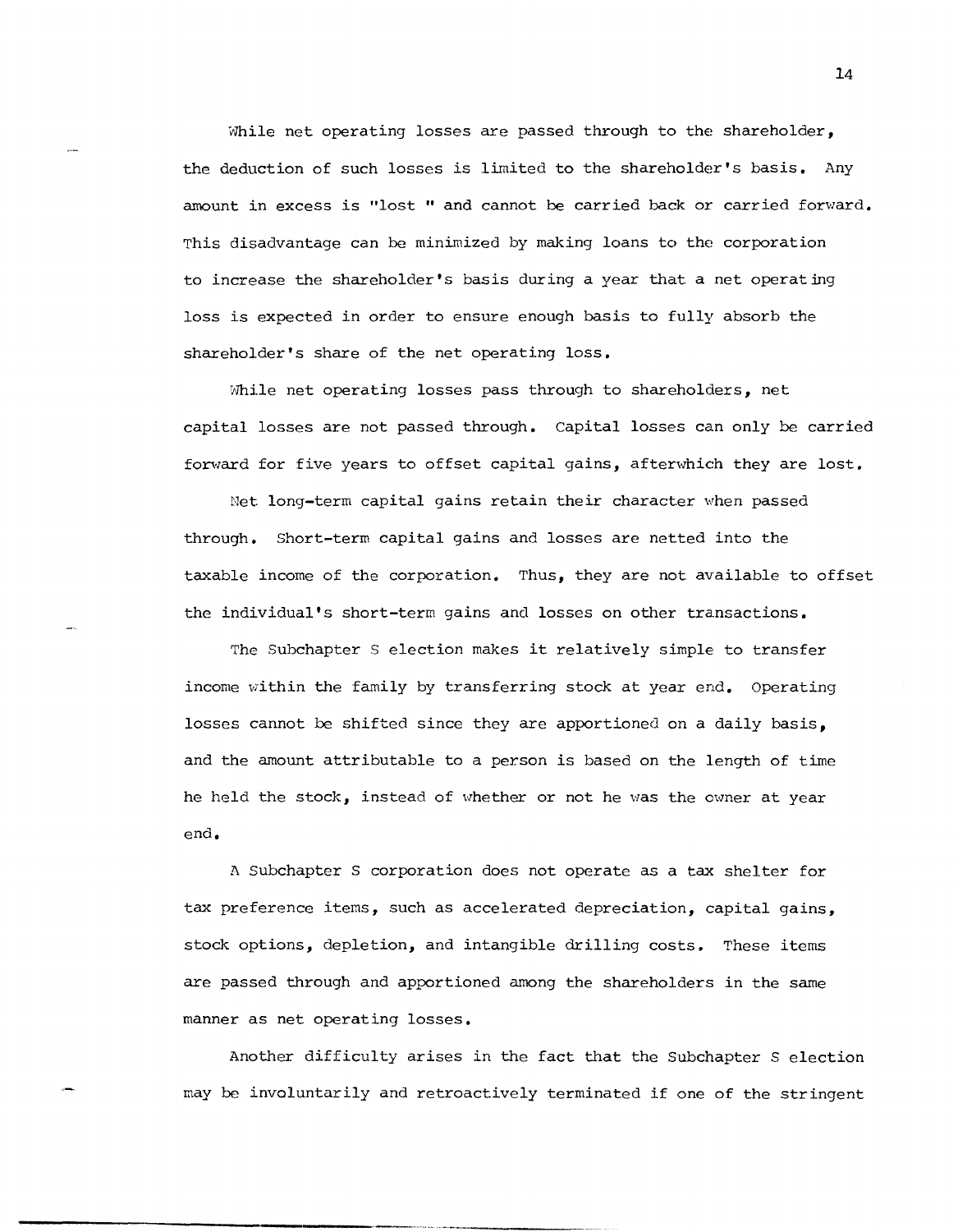requirements is not complied with at any time during the year. The election can be easily lost due to oversight, resulting in serious tax consequences because of tax planning efforts based on the Subchapter S status.

Advantages of the Subchapter S Election

The principal advantage of the Subchapter S status occurs when the income attributable to the owners is small, and their other income is significantly low to allow the applicable individual tax rates to be lower than the corporate tax rates, resulting in a lower tax liability. Subchapter S status is advantageous when a new venture is expected to operate at a loss for the first few years since net operating losses and investment tax credits are allocated directly to the shareholder. This permits high bracket investors to offset their personal income by the corporation's operating losses, thus allowing them to recover a large part of their investment by tax savings. Also, there is no double taxation of the corporation's earnings.

The typical advantages of a corporation also are attributable to a Subchapter S corporation. Limited liability makes it easier to raise capital for high risk ventures, especially if family and friends are looked to for capital,and they are not willing to risk their entire personal worth. The sale of stock makes it easier to transfer and dispose of business interests, and any gain realized is treated as a capital gain instead of ordinary income. Centralization of management and continuity of existence after the death of an owner are also characteristic of a Subchapter S corporation. Employee incentive can be increased by stock ownership plans. Fringe benefits, such as pension plans, stock options,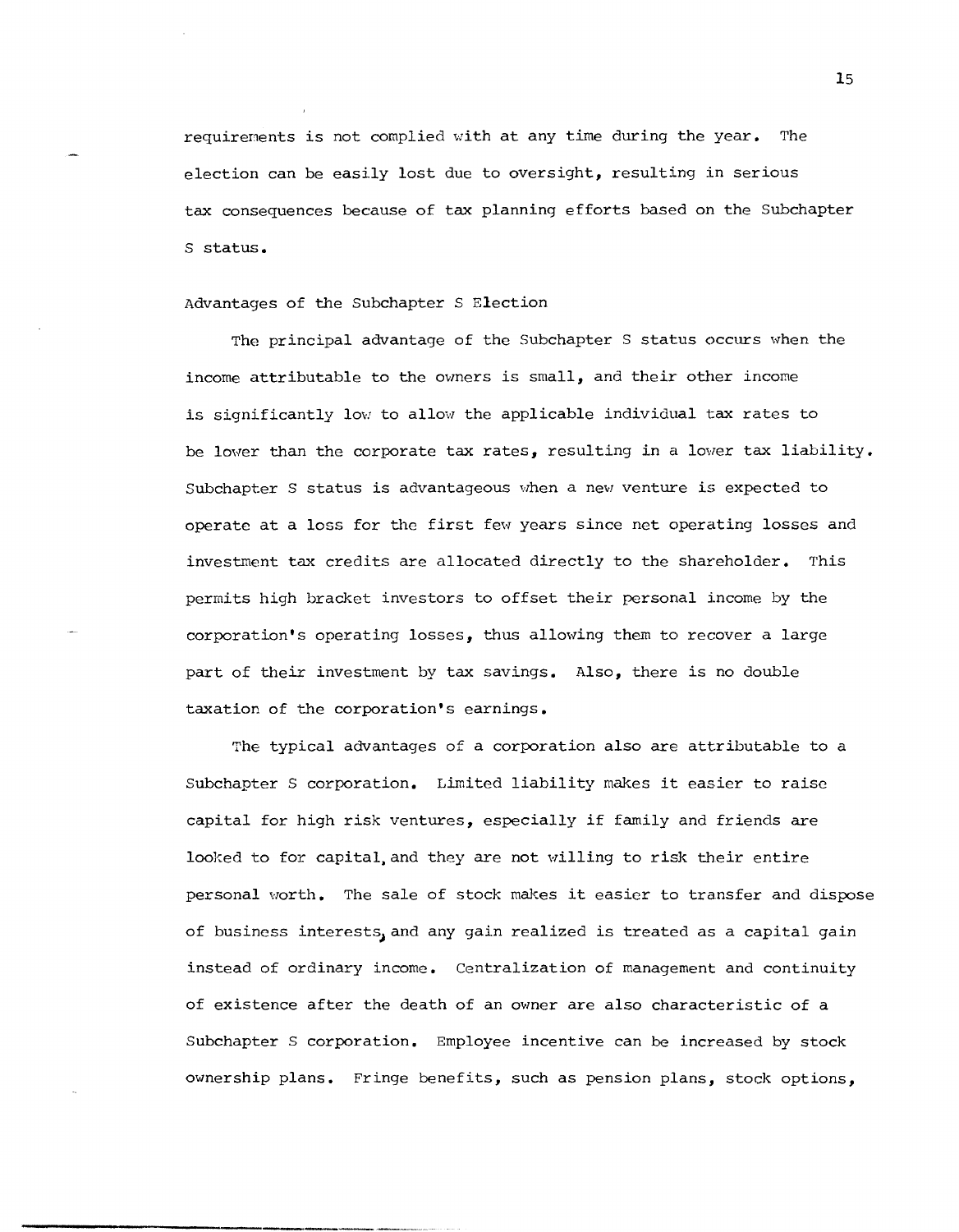deferred pay plans, group life, disability, hospitalization, and major medical insurance, and death benefit payments, are available for the  $shareholder-employee$  and are deductible in arriving at taxable income.

Subchapter S status makes it more permissible to retain earnings in the business since the shareholders are taxed on their prorata share of earnings of the corporation, vlhether or not distributed. A Subchapter S corporation is, therefore, not subject to the surtax on improper accumulation of earnings.

The Subchapter S corporation can elect its own accounting year irrespective of the accounting years of its shareholders, *which* may be used as a vehicle to defer payment of taxes on the corporation's earnings. Since the corporation's undistributed income is considered as constructively received on the last day of the taxable year, the earnings are not considered taxable to the shareholder until that time. Therefore, if a corporation ends its fiscal year on January 31, the calendar-year shareholder does not have to pay taxes on that income until a year after the following April -- a deferral of about 14 months.

It is relatively simple to transfer income to lower-bracket family members under a Subchapter S election. By transferring the shares of stock to such a family member a few days before the end of the taxable year, the transferee receives that stock's share of corporate income earned during the entire year. The Treasury will require, however, that the family member active in the business be paid reasonable compensation for his services.

To avoid the collapsible corporation rule, a Subchapter S election should be considered. Instead of liquidating or selling the corporate stock, let the Subchapter S corporation sell the assets. Then where the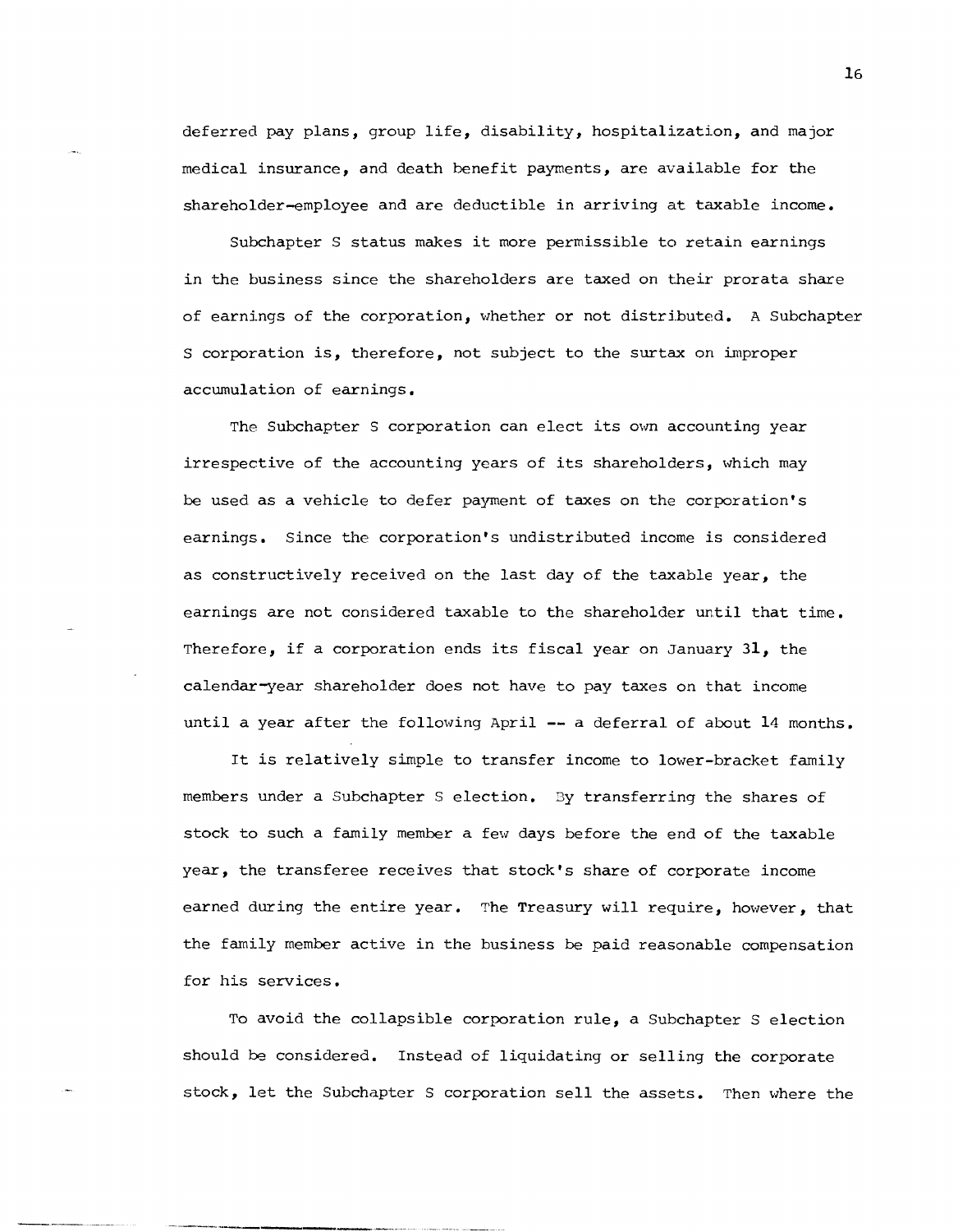collapsible rules would ordinarily operate to turn the capital gains into ordinary income, the corporation would realize capital gains which 33 would be passed through to the shareholders in such a state.

subchapter S corporations can combine the benefits of a 12-month liquidation and installment sales reporting. The shareholder will pay a single capital gain tax on the sale of corporate property during a 12-month liquidation period and use the installment sales reporting method to report the 34 proceeds. capital gain as the corporation collects the

For the generous shareholder, ownership in a Subchapter S corporation increases the total deductible contributions he can make since the possible 5 percent of income contribution by the corporation is not included in determining the shareholder's maximum deductible contributions. Another advantage to an older shareholder-employee is that earnings of an electing corporation are considered dividends, thus they are not included in Social Security limitations based on earned income.

The availability of the Subchapter S election helps to remove tax considerations as a factor when choosing the legal form of business. The Subchapter S status allows the use of the corporate form of business without having the tax disadvantage of having the income taxed to the corporation and, upon distribution, to the shareholder.

Since the tax advantage is quickly diminished when the applicable individual tax rates exceed the corporate tax rate, the Subchapter S election is preferable when a venture is expected to operate at a loss, - or if it is to be short lived, since it can avoid the collapsible corporation rules, use a 12-month liquidation plan, and report on the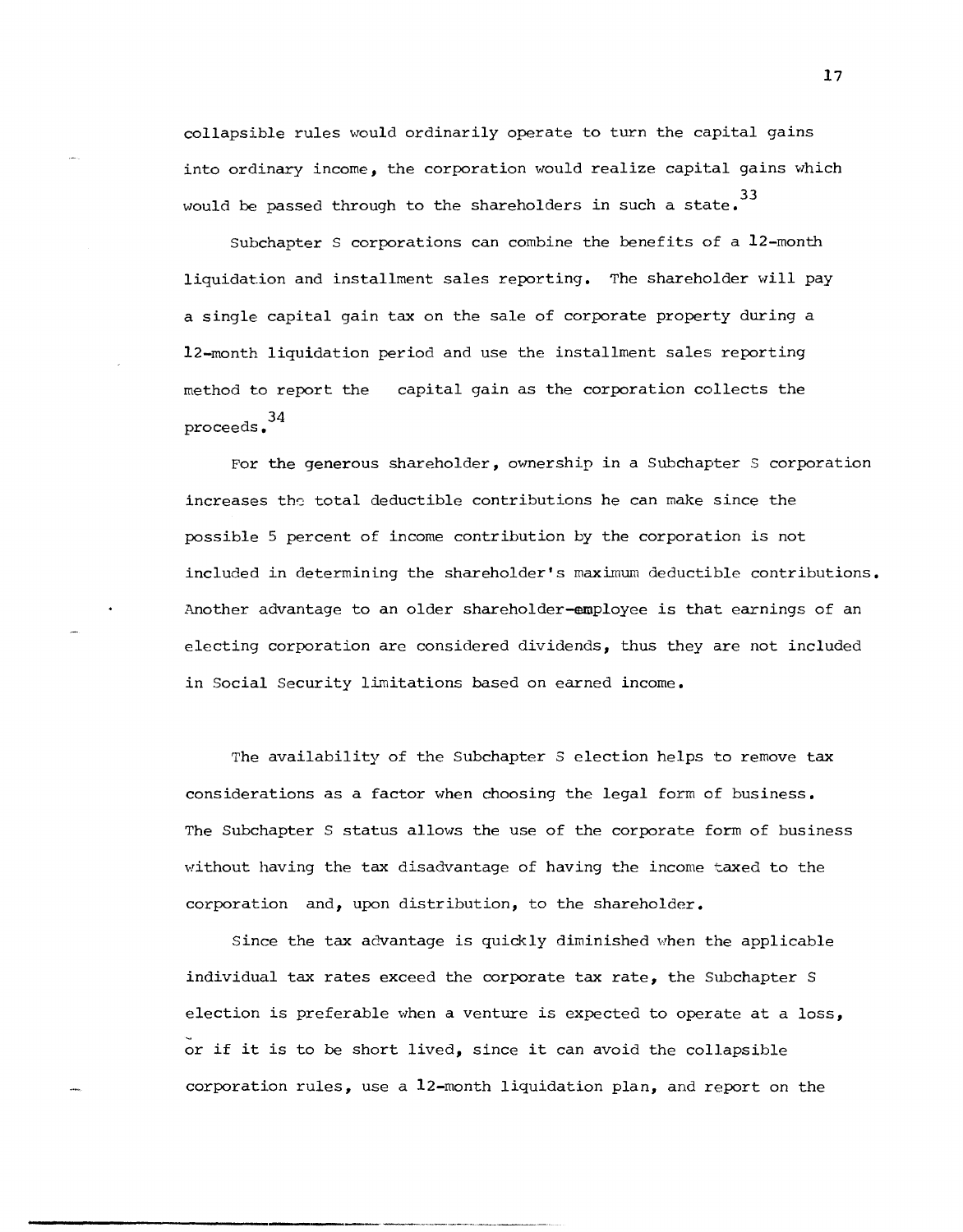installment reporting basis. Once the corporation starts showing sizeable profits, the election should be revoked so the corporation may be taxed under the now more preferable corporate rates.

The use of the Subchapter S status should increase in the future due to changes made by the Economic necovery Act of 1981. The increase allowing up to 25 shareholders will make more corporations eligible and increase financing opportunities. The lowering of individual tax rates will make such status preferable to maintain for a longer period.

The complexity of its regulations makes the Subchapter S status hard to understand. This lack of understanding leads many eligible corporations to shy away from an election. With the proper financial and legal advice, a Subchapter S status can be very beneficial to a corporation in the proper circumstances.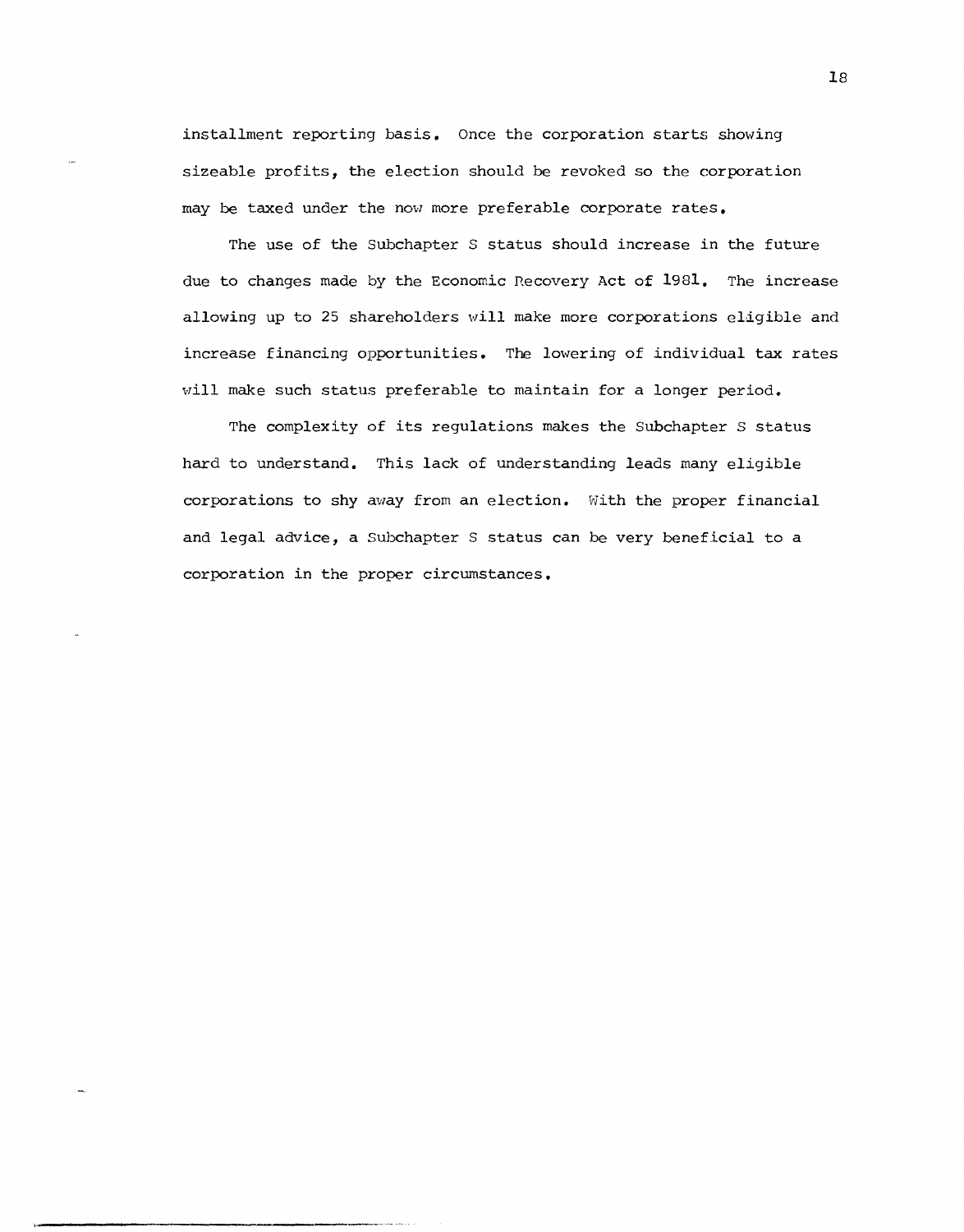NOTES

<sup>1</sup>Ray H. Sommerfeld, Hershel H. Anderson, Horace R. Drock, An Introduction to Taxation (Chicago: Harcourt Brace Jovanovich, Inc., 1981), p. 4-6.  $2$  William L. Raby, The Income Tax and Business Decisions (Englewood Cliffs, New Jersey: Prentice-Hall, Inc., 1978), p. 78.  $3$ Internal Revenue Code, Sec. 1371(a), (d).  $^{4}$ Ibid., Sec. 1371(a).  $^{5}$ Ibid., Sec. 1371 (a), (e).  $^{6}$ Ibid., Sec. 1371(g).  $7_{\text{Ibid.}}$ , Sec. 1371(e). 8<sub>Ibid.</sub>  $^{9}$ Ibid., Sec. 1371(a).  $^{10}$  Ibid.  $11$ <sub>Ibid.</sub>, Sec. 1372(e)(5).  $12$  Ibid., Sec. 1372(e)(4). 13<br>D. Larry Crumbley and P. Michael Davis, Organizing, Operating & Terminating Subchapter S Corporations (Tucson: Lawyers and Judges Publishing Co,, 1975), p. 28. 14 Internal Revenue Code, Sec. 1372(b), (c), (d). 15 Prentice-Hall, Federal Tax Course (Englewood Cliffs, New Jersey: Prentice-Hall, Inc.,  $1\overline{981}$ , p. 3137. 16 Internal Revenue Code, Sec.  $1372(e)(1)$ .  $17$ <sub>Ibid.</sub>, Sec.  $1372(e)(2)$ .  $^{18}$ Ibid., Sec. 1372(e)(3). 19 Ibid., Sec. 1372(f). 20 Prentice-Hall, p. 3138. 21 Internal Revenue Code, Sec. 1373.  $^{22}$ Ibid., Sec. 1375(d),(f).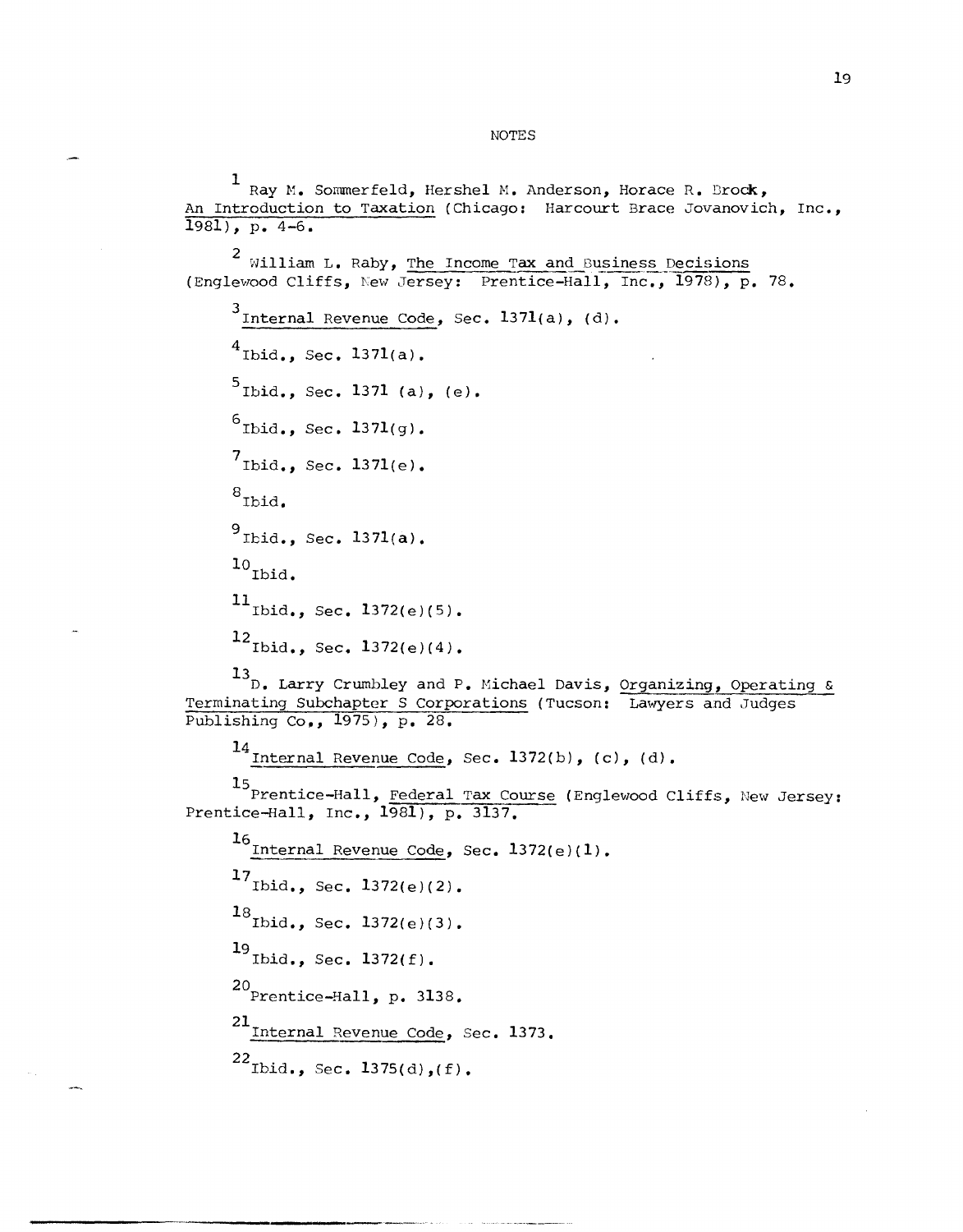$^{23}$  Ibid., Sec. 1375(d). <sup>24</sup> Ibid., Sec. 1375. 25<sub>Ibid.</sub>, Sec. 1375(a). <sup>26</sup>Ibid., Sec. 1378.  $^{27}$ Ibid. <sup>28</sup> Ibid., Sec. 1374. 29 Crumbley, p. 287.  $30$  Internal Revenue Code, Sec. 1376(a),(b).  $^{31}$ Ibid., Sec. 1376(b).  $^{32}$ Ibid., Sec. 1379.

<sup>33</sup>Institute for Business Planning, Successful Techniques that Multiply Profits and Personal Payoff in the Closely-Held Corporation (Englewood Cliffs, New Jersey: Institute for Business Planning, Inc., 1977), p. 11.

 $34$  Ibid.